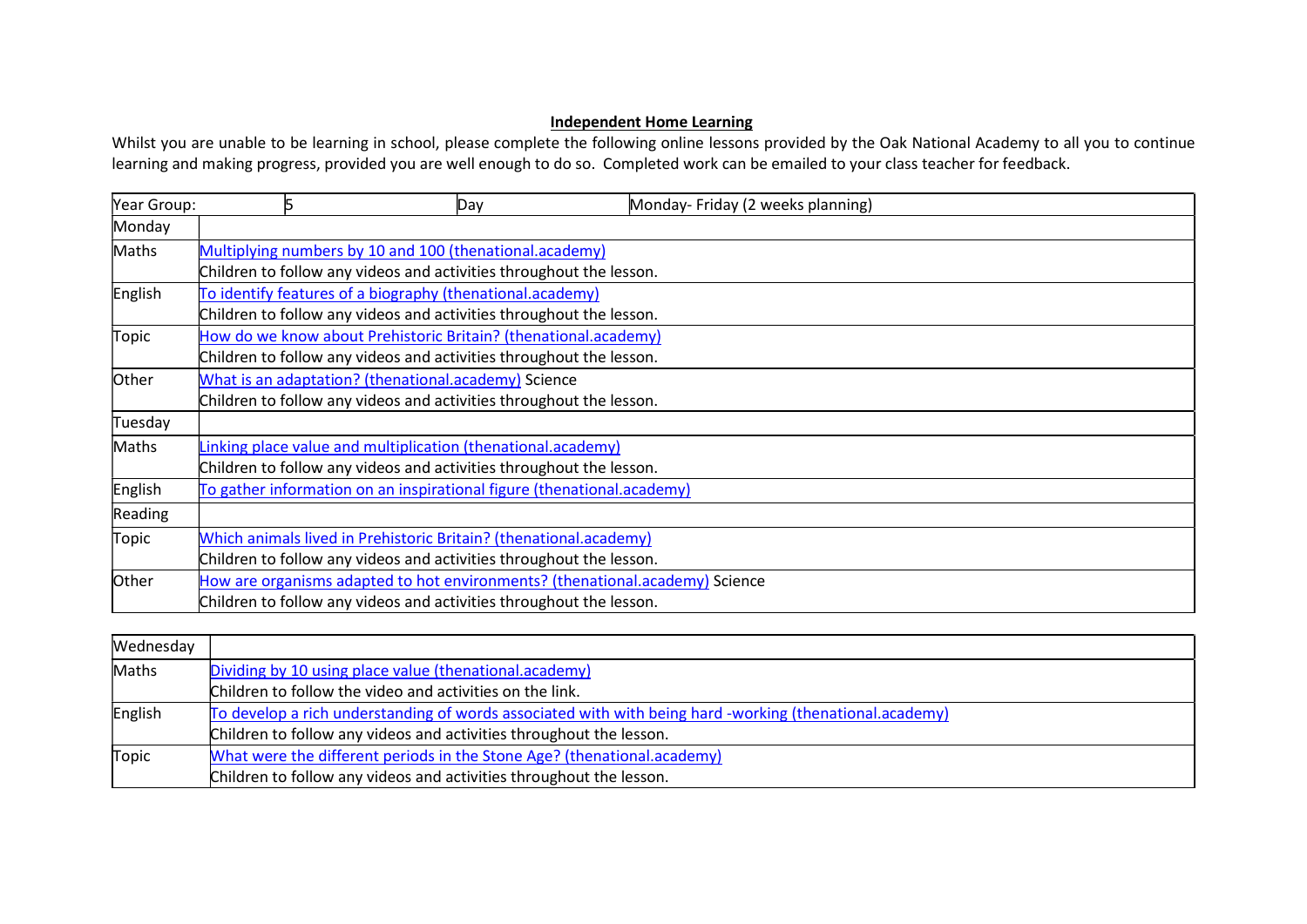| Other    | Saying which country you live in and which language you speak (thenational.academy) Spanish |
|----------|---------------------------------------------------------------------------------------------|
|          | Children to follow any videos and activities throughout the lesson.                         |
| Thursday |                                                                                             |
| Maths    | Multiplying and dividing by 100 (thenational.academy)                                       |
|          | Children to follow the video and activities on the link.                                    |
| English  | To plan a biography (thenational.academy)                                                   |
|          | Children to follow any videos and activities throughout the lesson.                         |
| Topic    | What are the similarities and differences between Stone Age periods? (thenational.academy)  |
|          | Children to follow any videos and activities throughout the lesson.                         |
| Other    | Be better and do more (thenational.academy)                                                 |
|          | Children to follow any videos and activities throughout the lesson.                         |

| Friday  |                                                                                                                          |
|---------|--------------------------------------------------------------------------------------------------------------------------|
| Maths   | <b>Exploring commutativity (thenational.academy)</b>                                                                     |
|         | Children to follow the video and activities on the link.                                                                 |
| English | To write a biography (Part 1) (thenational.academy)                                                                      |
|         | Children to follow any videos and activities throughout the lesson.                                                      |
| Topic   | What can artefacts from the Stone Age tell us about how people lived during the different periods? (thenational.academy) |
|         | Children to follow any videos and activities throughout the lesson.                                                      |
| Other   | H20 (thenational.academy) -PSHE                                                                                          |
|         | Children to follow any videos and activities throughout the lesson.                                                      |

Week 2

| Monday       |                                                                        |
|--------------|------------------------------------------------------------------------|
| <b>Maths</b> | Converting between proper and improper fractions (thenational.academy) |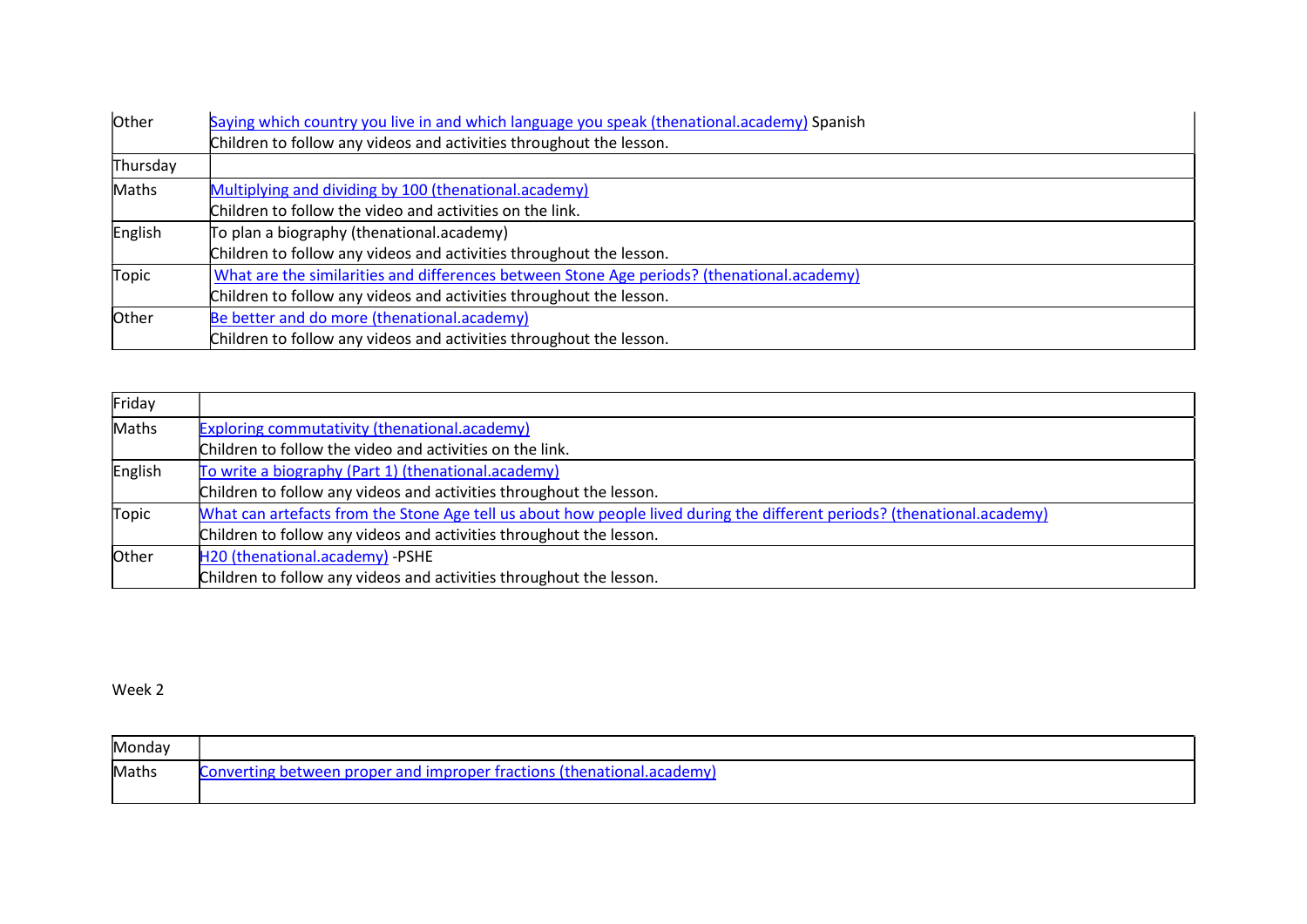|         | Children to follow any videos and activities throughout the lesson.          |
|---------|------------------------------------------------------------------------------|
| English | To engage with the text (thenational.academy)                                |
|         | Children to follow any videos and activities throughout the lesson.          |
| Reading | To identify the features of a non-chronological report (thenational.academy) |
|         | Children to follow any videos and activities throughout the lesson.          |
| Topic   | What was life like in a Neolithic settlement? (thenational.academy)          |
|         | Children to follow any videos and activities throughout the lesson.          |
| Other   |                                                                              |
| Tuesday |                                                                              |
| Maths   | Understanding fractions: Equivalent fractions (thenational.academy)          |
|         | Children to follow any videos and activities throughout the lesson.          |
| English | To answer questions on the text (Part 1) (thenational.academy)               |
|         | Children to follow any videos and activities throughout the lesson.          |
| Reading | To investigate the letter string -fer (thenational.academy)                  |
|         | Children to follow any videos and activities throughout the lesson.          |
| Topic   | How did farming change how humans lived? (thenational.academy)               |
|         | Children to follow any videos and activities throughout the lesson.          |
| Other   |                                                                              |
|         |                                                                              |

| Wednesday |  |  |
|-----------|--|--|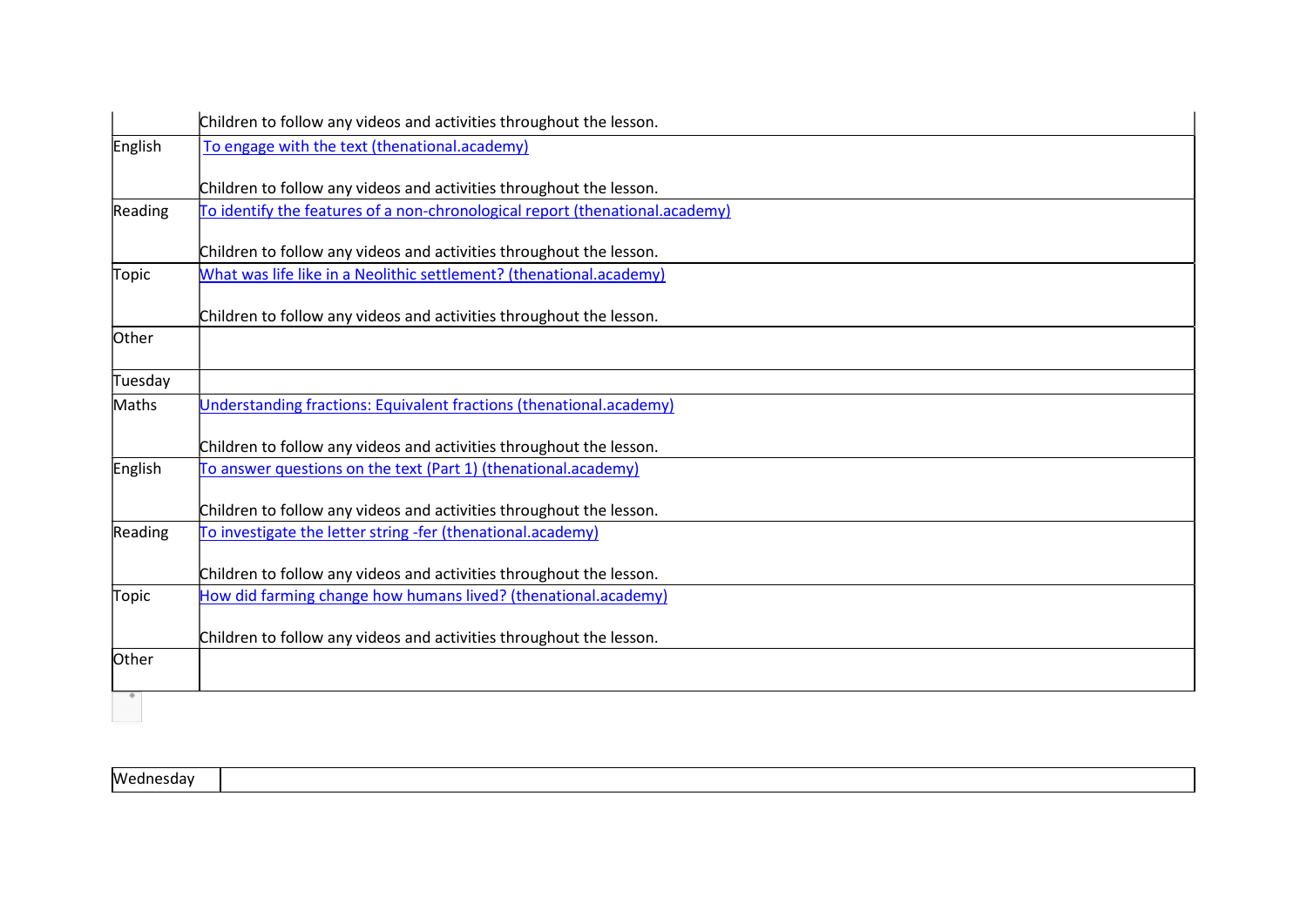| Maths        | Add and subtract fractions with the same denominator (thenational.academy) |
|--------------|----------------------------------------------------------------------------|
|              | Children to follow any videos and activities throughout the lesson.        |
| English      | To analyse characters (thenational.academy)                                |
|              |                                                                            |
|              | Children to follow any videos and activities throughout the lesson.        |
| Reading      | To develop knowledge of relative clauses (thenational.academy)             |
|              | Children to follow any videos and activities throughout the lesson.        |
| Topic        | How did the bronze age change how humans lived? (thenational.academy)      |
|              | Children to follow any videos and activities throughout the lesson.        |
| Other        |                                                                            |
| Thursday     |                                                                            |
| <b>Maths</b> | Add and subtract fractions with a common denominator (thenational.academy) |
|              | Children to follow any videos and activities throughout the lesson.        |
| English      | To answer questions on the text (Part 2) (thenational.academy)             |
|              | Children to follow any videos and activities throughout the lesson.        |
| Reading      | To develop and generate subject-specific vocabulary (thenational.academy)  |
|              | Children to follow any videos and activities throughout the lesson.        |
| <b>Topic</b> | Who were the Celts, and why did they use iron? (thenational.academy)       |
|              | Children to follow any videos and activities throughout the lesson.        |
| Other        |                                                                            |
|              |                                                                            |

| Friday |                                                                                                          |
|--------|----------------------------------------------------------------------------------------------------------|
| Maths  | $\alpha$ and subtract fractions with a common denominator: Improper fractions (thenational.academy<br>Δ₫ |